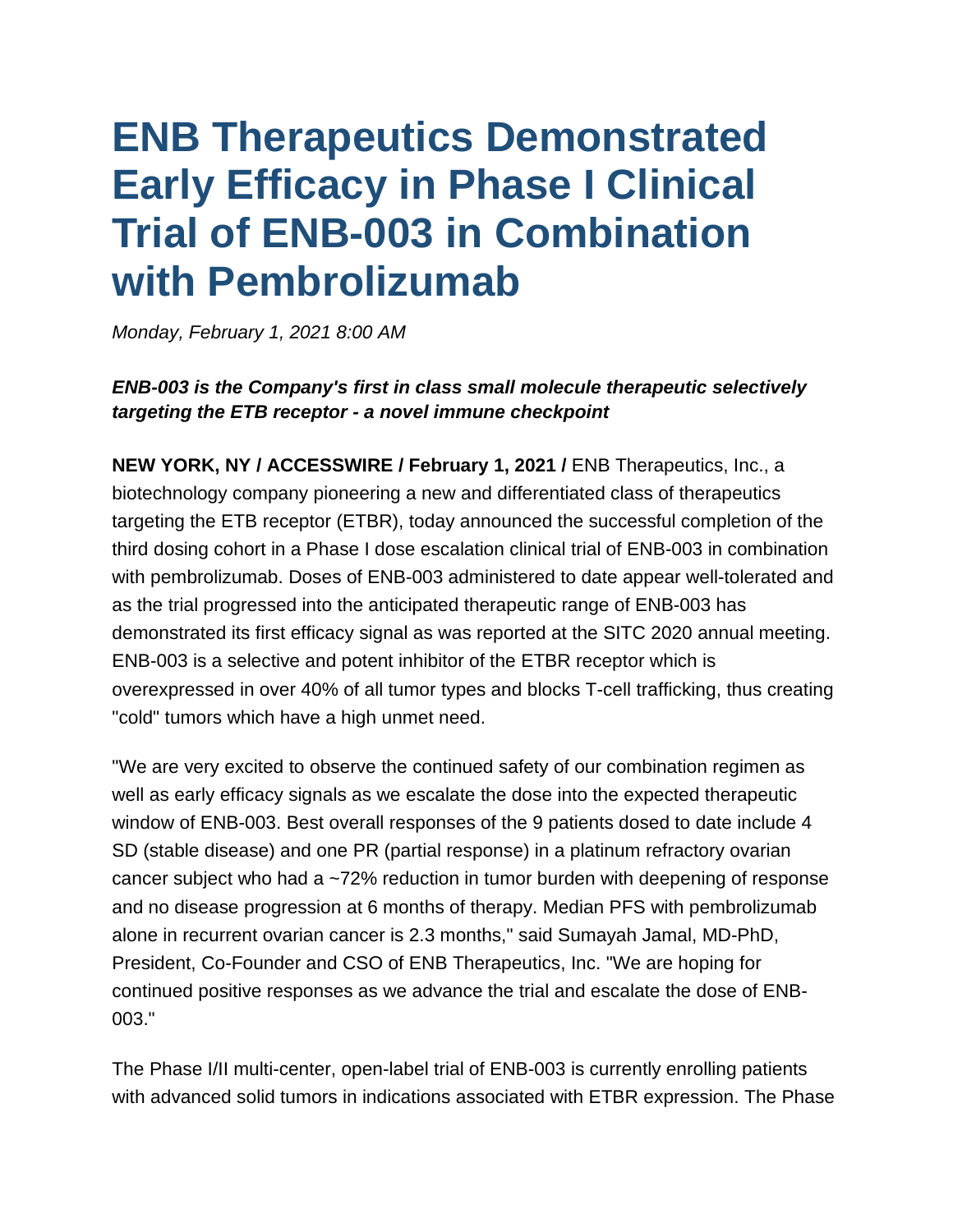I trial includes a monotherapy run-in followed by combination therapy. The Phase I dose escalation of ENB-003 in combination with pembrolizumab is primarily designed to assess safety and tolerability and to determine a recommended Phase II dose (RP2D). Following selection of an RP2D, we expect to initiate a Phase II dose expansion trial with the primary objective to evaluate ENB-003's ability to enhance responsiveness to pembrolizumab in patients who have previously failed pembrolizumab therapy or have tumors associated with pembrolizumab resistance.

#### **About ENB Therapeutics**

ENB Therapeutics is a clinical-stage biopharmaceutical company developing a novel class of medicines, ETBR inhibitors*,* to overcome resistance to immune-based therapies such as the immune checkpoint inhibitors. ENB's lead product candidate, ENB-003 is being investigated in an ongoing Phase I/II clinical trial in collaboration with Merck. For more information, visit [www.enbpharma.com.](https://nam02.safelinks.protection.outlook.com/?url=https%3A%2F%2Fpr.report%2FubqMkyQr&data=04%7C01%7CGMineo%40bioadvance.com%7C6e0b63a72c0540445a8a08d8c72350bf%7C19d93768f78941f29f3e6f8bf4fdab9c%7C1%7C0%7C637478301811256043%7CUnknown%7CTWFpbGZsb3d8eyJWIjoiMC4wLjAwMDAiLCJQIjoiV2luMzIiLCJBTiI6Ik1haWwiLCJXVCI6Mn0%3D%7C1000&sdata=5HGIPRgsaDURrsCnSJno0%2B4bzfMA8OWyz6k0qRhpKmw%3D&reserved=0)

## **Forward-Looking Statements**

This press release may contain forward-looking statements made pursuant to the safe harbor provisions of the Private Securities Litigation Reform Act of 1995. These statements may be identified by words such as "aims," "anticipates," "believes," "could," "estimates," "expects," "forecasts," "goal," "intends," "may," "plans," "possible," "potential," "seeks," "will" and variations of these words or similar expressions that are intended to identify forward-looking statements, although not all forward-looking statements contain these words. Forward-looking statements in this press release include, but are not limited to, statements regarding the clinical development of ENB-003 or any of ENB's other product candidates or programs; the design of ENB's clinical trials; the safety, durability or efficacy of ENB-003; and the potential benefits of ENB-003 or any of ENB's other product candidates. ENB may not actually achieve the plans, intentions or expectations disclosed in these forward-looking statements, and you should not place undue reliance on these forward-looking statements. Actual results or events could differ materially from the plans, intentions and expectations disclosed in these forward-looking statements as a result of various factors, including: uncertainties inherent in the initiation and completion of preclinical studies and clinical trials and clinical development of ENB's product candidates; availability and timing of results from preclinical studies and clinical trials; whether initial or interim results from a clinical trial will be predictive of the final results of the trial or the results of future trials; the risk that trials and studies may be delayed and may not have satisfactory outcomes;